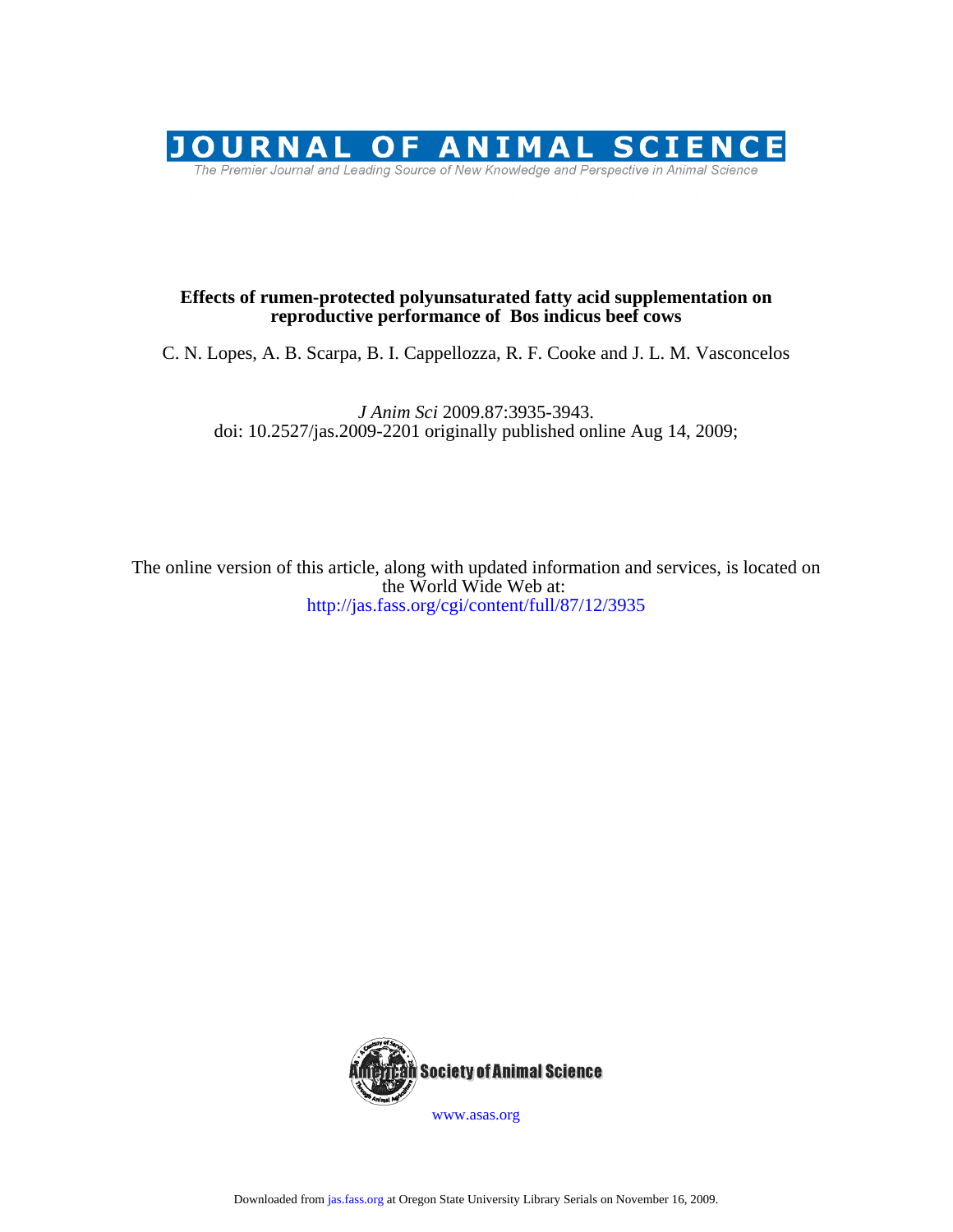# **Effects of rumen-protected polyunsaturated fatty acid supplementation**  on reproductive performance of *Bos indicus* beef cows<sup>1</sup>

## **C. N. Lopes,\* A. B. Scarpa,\* B. I. Cappellozza,\* R. F. Cooke,† and J. L. M. Vasconcelos\*<sup>2</sup>**

\*Departamento de Produção Animal, Faculdade de Medicina Veterinária e Zootecnia-UNESP, Botucatu-SP 18618-000, Brazil; and †Oregon State University, Eastern Oregon Agricultural Research Center, Burns 97720

**ABSTRACT:** Five experiments evaluated the effects of rumen-protected PUFA supplementation on reproductive function of *Bos indicus* beef cows. In Exp. 1, 910 lactating primiparous Nelore cows were randomly assigned to receive 0.4 kg/d of a protein-mineral mix in addition to 0.1 kg/d of a rumen-inert PUFA source (PF) or 0.1 kg/d of kaolin (rumen-inert indigestible substance; control), from the beginning of estrus synchronization protocol (d −11) until 28 d after fixedtime AI (TAI; d 28). Cows supplemented with PF had greater  $(P = 0.04)$  pregnancy rates compared with control cows (51.2 vs. 39.6%). In Exp. 2, 818 lactating primiparous Nelore cows were assigned to the same TAI schedule from Exp. 1 and randomly allocated to receive 1) control from d  $-11$  to 28, 2) PF from d  $-11$ to 16 and control from d 17 to 28, or 3) PF from d  $-11$ to 28. Cows receiving PF until d 28 had greater  $(P =$ 0.02) pregnancy rates compared with control cows and tended to have greater  $(P = 0.10)$  pregnancy rates compared with cows receiving PF until d 16 (42.9, 31.3, and 35.8%, respectively). In Exp. 3, 435 nulliparous and multiparous lactating *B. indicus-*crossbred cows were randomly assigned to receive control or PF from the end of synchronization protocol (d 0) until 21 d after fixed-time embryo transfer (d 28). Cows supplemented with PF had greater  $(P = 0.07)$  pregnancy rates compared with control cows (49.6 vs. 37.7%). In Exp. 4, 504 lactating multiparous Nelore cows were randomly assigned to receive PF or a similar supplement containing a rumen-protected SFA source (SF) for 28 d beginning after TAI. Cows supplemented with PF had greater  $(P = 0.02)$  pregnancy rates compared with SF cows (47.9 vs. 35.5%). In Exp. 5, 9 nonlactating, nonpregnant, ovariectomized Gir  $\times$  Holstein cows inserted with an intravaginal progesterone  $(P_4)$ -releasing device were stratified by BW and BCS and divided into 3 squares. Squares were randomly assigned to receive control, PF, or a protein-mineral mix containing 0.2 kg/d of rumen-inert PUFA source (PF2), in a Latin square  $3 \times 3$  design containing 3 periods of 14 d each. Cows supplemented with PF had greater  $(P = 0.03)$ mean serum  $P_4$  concentrations compared with control and PF2 cows (1.81, 1.66, and 1.68 ng/mL, respectively). These results indicate that supplementing 0.1 kg/d of rumen-inert PUFA to beef cows, particularly after breeding, may be a method of enhancing their reproductive performance, perhaps by increasing circulating  $P_4$  concentrations.

**Key words:** beef cow, pregnancy rate, polyunsaturated fatty acid, progesterone

*©2009 American Society of Animal Science. All rights reserved.* J. Anim. Sci. 2009. 87:3935–3943

doi:10.2527/jas.2009-2201

### **INTRODUCTION**

The major objective of cow-calf enterprises is to produce 1 calf per cow annually. Thus, management strategies that enhance reproductive performance of beef cows are beneficial to the productivity of cow-calf operations. Previous studies reported that utilization of dietary fat as a nutraceutical, particularly PUFA, positively influenced reproductive function in beef cows (Williams and Stanko, 2000). Furthermore, these positive effects were independent of the additional energy contribution from the PUFA sources (Funston, 2004).

<sup>1</sup> Appreciation is expressed to Fundação de Amparo à Pesquisa do Estado de São Paulo (FAPESP; grant number 07/59356-8) for supporting A. B. Scarpa, an undergraduate student at the Animal Sciences and Veterinary school, UNESP (Universidade Estadual Paulista "Júlio de Mesquita Filho"), campus Botucatu, São Paulo, Brazil. We also appreciate Tatiana Araújo of Quimica Geral do Nordeste for providing the Megalac and Megalac-E fed in the present study.

<sup>&</sup>lt;sup>2</sup>Corresponding author: vasconcelos@fca.unesp.br Received June 8, 2009.

Accepted August 11, 2009.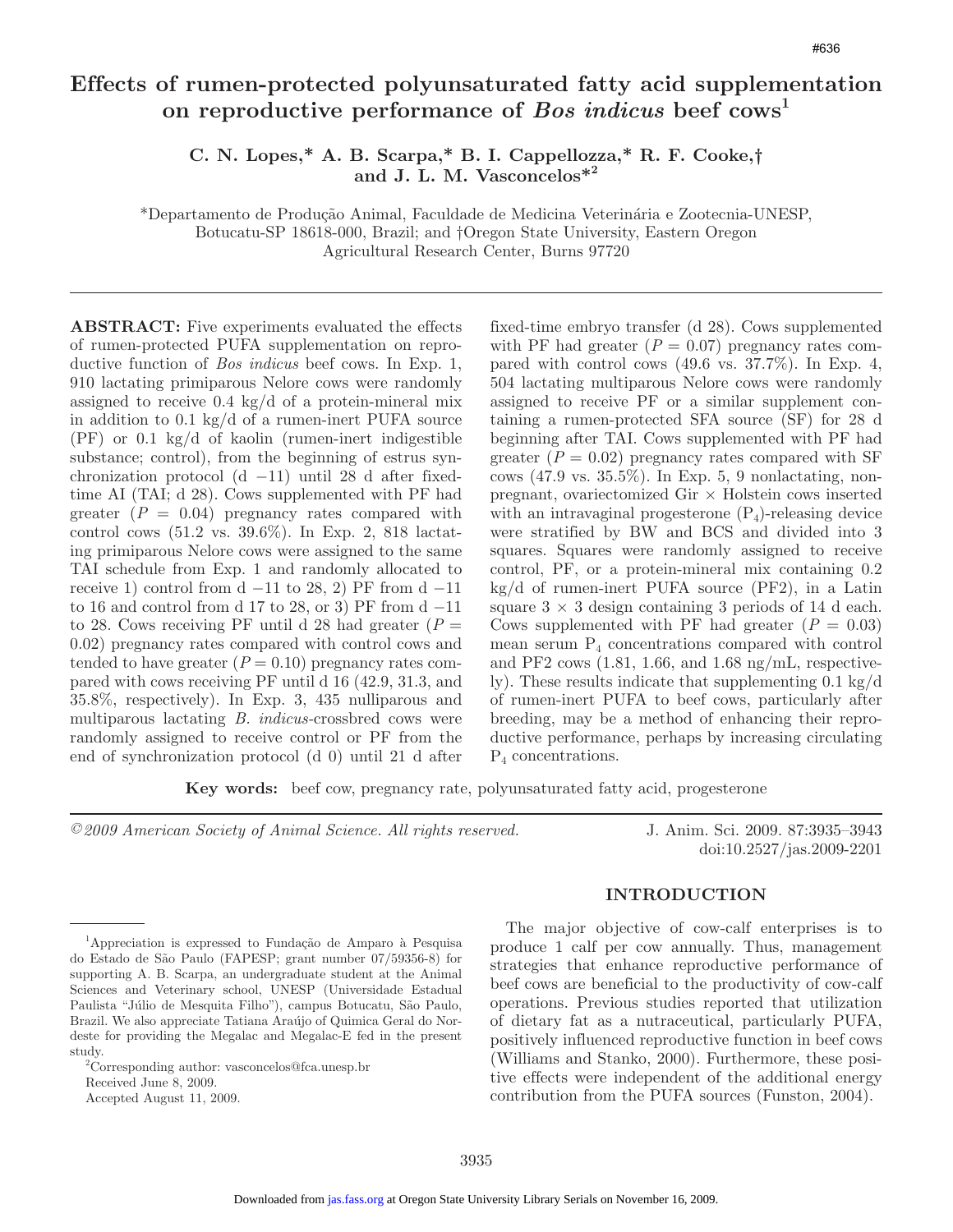Strategies that increase progesterone  $(\mathbf{P}_4)$  concentrations in cattle before or after breeding have been positively associated with pregnancy rates (Robinson et al., 1989; Folman et al., 1990), given that  $P_4$  is required for proper establishment and maintenance of pregnancy (Spencer and Bazer, 2002). Supplemental PUFA has been shown to increase  $P_4$  concentrations by enhancing development of luteal cells (Lucy et al., 1991), reducing uterine synthesis of  $\mathrm{PGF}_{2\alpha}$  (Mattos et al., 2002), delaying luteolysis (Williams, 1989), and directly alleviating hepatic steroid metabolism (Sangsritavong et al., 2002). Additionally, supplemental PUFA may also increase circulating insulin concentrations, which in turn has also been shown to reduce hepatic expression of  $P_4$ catabolic enzymes (Lemley et al., 2008).

However, PUFA originated from common feedstuffs are readily and almost completely biohydrogenated in the rumen. One alternative to increase the supply of PUFA to the small intestine is via supplementation with rumen-inert feeds such as calcium salts of fatty acids. Based on this information, we hypothesized that supplementation of rumen-protected PUFA to beef cows will enhance their reproductive performance, and this outcome can be attributed, at least in part, to increased circulating  $P_4$  concentrations. Therefore, 5 experiments were conducted to investigate the effects of PUFA supplementation on reproductive function of *Bos indicus* females.

### **MATERIALS AND METHODS**

The animals utilized herein were cared for in accordance with the practices outlined in the Guide for the Care and Use of Agricultural Animals in Agricultural Research and Teaching (FASS, 1999).

#### *Exp. 1*

This experiment was designed to evaluate the effects of rumen-protected PUFA supplementation from the beginning of estrus synchronization protocol until 28 d after fixed-time AI (**TAI**) on pregnancy rates of brood cows and was conducted from December, 2006, to January, 2007, at 2 commercial cow-calf operations located in Mato Grosso do Sul, Brazil. Across operations, 910 lactating primiparous Nelore cows (BCS =  $4.4 \pm 0.03$ , approximately 50 to 80 d postpartum, were randomly allocated to 16 *Brachiaria decumbens* pastures (approximately 57 cows/pasture). Pastures were assigned randomly to receive (as-fed basis) 0.4 kg/cow daily of a protein-mineral mix, in addition to  $0.1 \text{ kg}$ cow daily of a rumen-inert PUFA source (**PF**; Megalac-E, Quimica Geral do Nordeste, Rio de Janeiro, Brazil) or 0.1 kg/cow daily of kaolin (control; rumen-inert indigestible substance). Treatments were offered daily in the morning and bunk space was approximately 0.6 m/ cow. Composition and nutritional profile of experimental treatments are described in Tables 1 and 2. Cows from both treatments were assigned to an estrus syn-

**Table 1.** Composition and nutrient profile of proteinmineral mixes offered during the study

| Item                       | Exp. 1 to $4^1$ | Exp. $5^2$ |
|----------------------------|-----------------|------------|
| Ingredient, as-fed basis   |                 |            |
| Cane molasses, %           | 2.50            |            |
| Ground corn, %             | 26.00           |            |
| Citrus pulp, $%$           |                 | 2.00       |
| Soybean meal, %            | 20.00           |            |
| Cottonseed meal, \%        |                 | 42.00      |
| Urea, %                    | 6.25            | 4.50       |
| Calcium diphosphate, %     | 17.50           |            |
| Calcium carbonate, %       | 2.50            |            |
| Elemental sulfur, %        | 0.25            |            |
| Mineral mix, %             | $5.00^{3}$      | $51.5^4$   |
| Sodium chloride, %         | 20.00           |            |
| Nutrient profile, DM basis |                 |            |
| DM, %                      | 94.1            | 93.0       |
| TDN, %                     | 38.0            | 44.0       |
| $CP, \%$                   | 31.6            | 30.0       |
| NDF, $%$                   | 4.2             | 2.9        |
| Ether extract, %           | 1.2             | 0.1        |
| Ca, %                      | 5.2             | 7.7        |
| $P, \%$                    | 3.8             | $2.0\,$    |

<sup>1</sup>Values provided by manufacturer (Propec Consultoria Rural Ltda., Campo Grande, Mato Grosso do Sul, Brazil).

2 Values provided by manufacturer (Lambisk V, Bellman Nutrição Animal Ltda., Mirassol, São Paulo, Brazil).

3 Contained 12.0% Mg, 16.5% S, 0.10% Co, 1.25% Cu, 0.08% I, 0.96% Mn, 0.01% Se, 2.8% Zn, 1.1% Fe.

4 Values not provided by manufacturer.

chronization protocol and TAI. Treatments were offered from the beginning of protocol  $(d -11)$  until 28 d after TAI (d 28). Pregnancy status was verified by detecting a fetus with transrectal ultrasonography (Aloka SSD-500 with a 7.5 MHz linear-array transrectal transducer, Tokyo, Japan) on d 28.

## *Exp. 2*

This experiment was designed to compare pregnancy rates of brood cows supplemented with rumen-protected PUFA from the beginning of an estrus synchronization protocol + TAI until before or after expected time of luteolysis (around 16 d after ovulation; Figueiredo

**Table 2.** Fatty acid (FA) profile of rumen-protected FA sources offered during the study<sup>1</sup>

| Item                          | PUFA <sup>2</sup> | $SFA^3$ |
|-------------------------------|-------------------|---------|
| Lauric acid $(12:0)$ , $%$    | 0.1               | 0.2     |
| Mystiric acid $(14:0)$ , %    | 0.2               | 1.6     |
| Palmitic acid $(16:0)$ , $%$  | 17.5              | 50.8    |
| Palmitoleic acid $(16:1)$ , % | 0.3               | 0.0     |
| Stearic acid $(18:0)$ , %     | 5.1               | 4.1     |
| Oleic acid $(18:1)$ , %       | 31.7              | 35.7    |
| Linoleic acid $(18:2)$ , $%$  | 39.8              | 7.0     |
| Linolenic acid $(18:3)$ , $%$ | 2.7               | 0.2     |
| Other                         | 2.6               | 0.4     |

<sup>1</sup>As % of total FA. Values provided by manufacturers.

2 Megalac-E (Quimica Geral do Nordeste, Rio de Janeiro, Brazil). 3 Megalac (Church & Dwight Co. Inc., Princeton, NJ).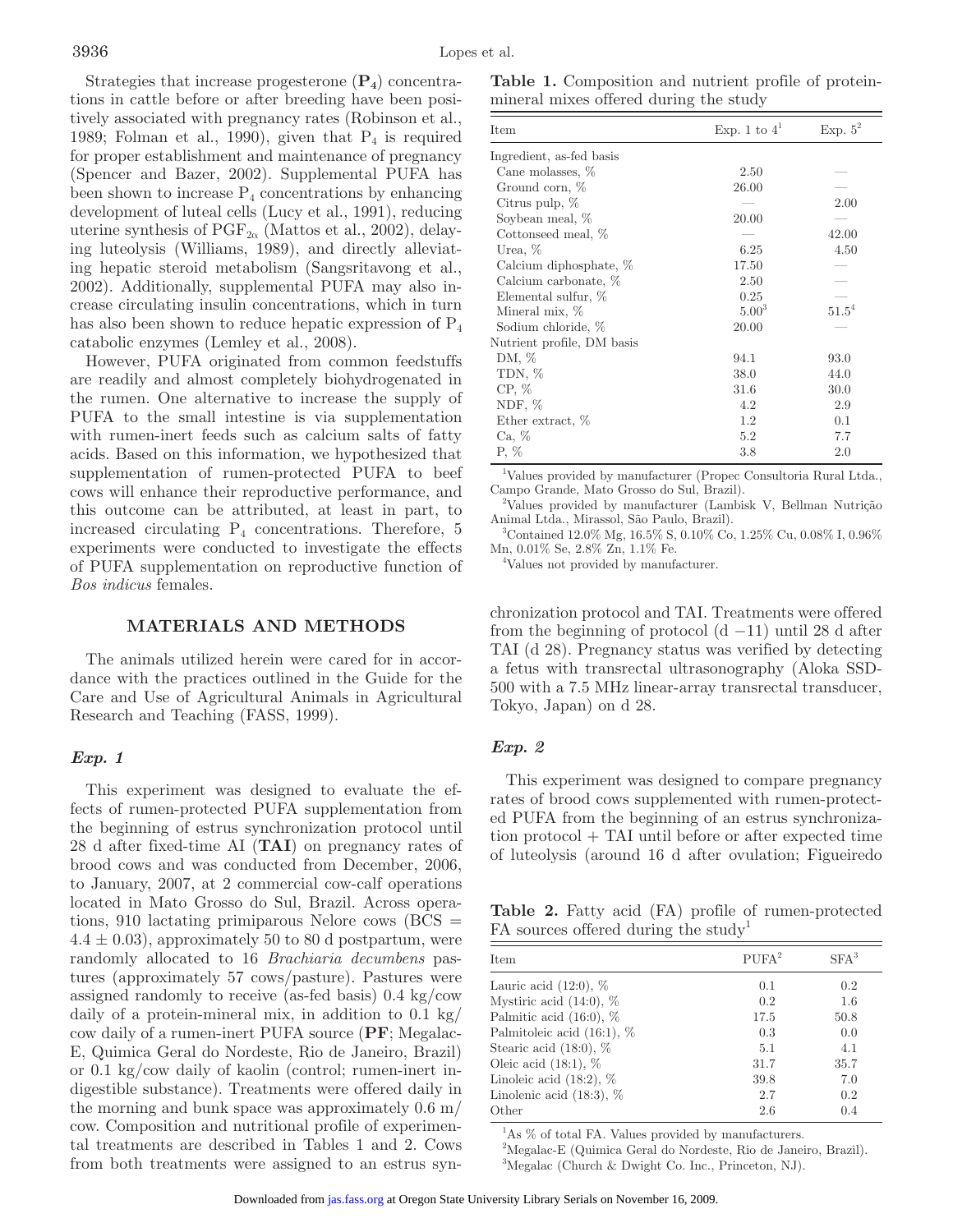et al., 1997), and was conducted from December, 2006, to February, 2007, at a commercial cow-calf operation located in Mato Grosso do Sul, Brazil. A total of 818 lactating, primiparous Nelore cows ( $BCS = 4.7 \pm 0.04$ ), approximately 45 to 75 d postpartum, were allocated randomly to 15 *Brachiaria humidicola* pastures (approximately 55 cows/pasture). Pastures were assigned randomly to 1 of the 3 supplement treatments offered from the beginning of synchronization protocol  $(d - 11)$ until 28 d after TAI (d 28): 1) control supplement offered from d −11 to 28, 2) PF supplement offered from d −11 to 16 and control supplement offered from d 17 to 28 ( $\text{PFI6}$ ), or 3) PF supplement offered from d  $-11$ to 28 (**PF28**). Treatment feeding and pregnancy status (d 28) verification were conducted similarly as in Exp. 1. Composition and nutritional profile of experimental treatments are described in Tables 1 and 2.

### *Exp. 3*

This experiment was designed to evaluate the effects of rumen-protected PUFA supplementation on serum  $P_4$  concentrations and pregnancy rates to fixedtime embryo transfer of *B. indicus-*crossbred recipient females, and was conducted from November, 2007, to May, 2008, at a commercial embryo transfer center located in Mato Grosso do Sul, Brazil. A total of 435 nulliparous and multiparous recipient cows were stratified by parity and allocated to 14 groups (approximately 31 cows/group). Groups were maintained in *B. decumbens* pastures and were assigned randomly to receive PF or control. Cows were assigned to estrus synchronization + fixed-time embryo transfer protocol, and treatments were offered from the end of synchronization protocol (d 0) until 21 d after embryo transfer (d 28). Because of availability of recipients, groups began receiving treatments at different times during the experimental period (November and December, 2007, 4 groups each month; January to March, 2008, 2 groups each month). Nevertheless, treatment assignment to groups was balanced within each month. Treatment feeding and pregnancy status (d 28) verification were conducted similarly as in Exp. 1. Composition and nutritional profile of experimental treatments are described in Tables 1 and 2. Blood samples were obtained from recipient cows concurrently with embryo transfer (d 7) for determination of serum  $P_4$  concentrations.

## *Exp. 4*

This experiment was designed to compare pregnancy rates and serum  $P_4$  concentrations of brood cows supplemented with rumen-protected sources of PUFA or SFA beginning after TAI. It was conducted from March to May 2008 at 2 commercial cow-calf operations located in Mato Grosso do Sul, Brazil. Across operations, 504 lactating, multiparous Nelore cows (BCS = 4.7  $\pm$  0.01), approximately 40 to 60 d postpartum, were randomly allocated to 12 *B. decumbens* pastures (approximately 42 cows/pasture). Pastures were assigned randomly to receive PF or 0.4 kg/cow daily (as-fed basis) of a protein-mineral mix in addition to 0.1 kg/ cow daily of rumen-inert source of SFA (**SF**; Megalac, Church & Dwight Co., Princeton, NJ) for 28 d beginning after TAI (d 0). Treatment feeding and pregnancy status (d 28) verification were conducted similarly as in Exp. 1. Composition and nutritional profile of experimental treatments are described in Tables 1 and 2. Diets were iso-caloric and iso-nitrogenous, but differed in fatty acid profile. Blood samples were obtained from all cows on d 7 after TAI for determination of serum  $P_4$ concentrations.

## *Exp. 5*

This experiment was designed to evaluate the effects of rumen-protected PUFA supplementation on serum concentrations of  $P_4$  and insulin of ovariectomized cows, and was conducted from February to April, 2008, at the São Paulo State University, Lageado Experimental Station, located in Botucatu, São Paulo, Brazil. Nine nonlactating, nonpregnant, and ovariectomized Gir  $\times$  Holstein cows (BW =  $423 \pm 17.6$  kg; BCS =  $4.0 \pm 0.06$ ) were stratified by BW and BCS (Wagner et al., 1988) and randomly allocated to 3 squares of 3 cows each. Squares were randomly assigned, in a Latin square 3  $\times$  3 design containing 3 experimental periods of 14 d each, to receive 1 of the 3 supplement treatments (asfed basis): 1) 0.4 kg of protein-mineral mix  $+$  0.2 kg of kaolin per cow/daily (control), 2) 0.4 kg of protein-mineral mix  $+$  0.1 kg of kaolin  $+$  0.1 kg of a rumen-inert PUFA source (**PF100**; Megalac-E, Quimica Geral do Nordeste) per cow/daily, or 3) 0.4 kg of protein-mineral mix + 0.2 kg of a rumen-inert PUFA source (**PF200**; Megalac-E, Quimica Geral do Nordeste) per cow/daily. Cows were maintained in *Brachiaria brizantha* pastures, whereas treatment feeding was conducted similarly as in Exp. 1. Composition and nutritional profile of experimental treatments are described in Tables 1 and 2. Between experimental periods, cows received no treatments for 7 d to eliminate any residual treatment effects.

Before the beginning of the experiment, cows were inserted with a previously used (3rd use) intravaginal progesterone releasing device (**CIDR**, originally containing 1.9 g of P4; Pfizer Animal Health, São Paulo, Brazil) from  $d -7$  to 36 h before the beginning of the first experimental period (d 0), to initially expose and adapt cows to exogenous  $P_4$ . Cows were inserted with a new CIDR at the beginning of each experimental period (d 0, 22, and 44), which was removed 36 h before the beginning of the following experimental period. Blood samples were collected at the midpoint and also on the last day of each experimental period (d 7 and 14, period 1; d 29 and 36, period 2; d 51 and 58, period 3), immediately before and 2, 4, 6, 8, 10, and 12 h after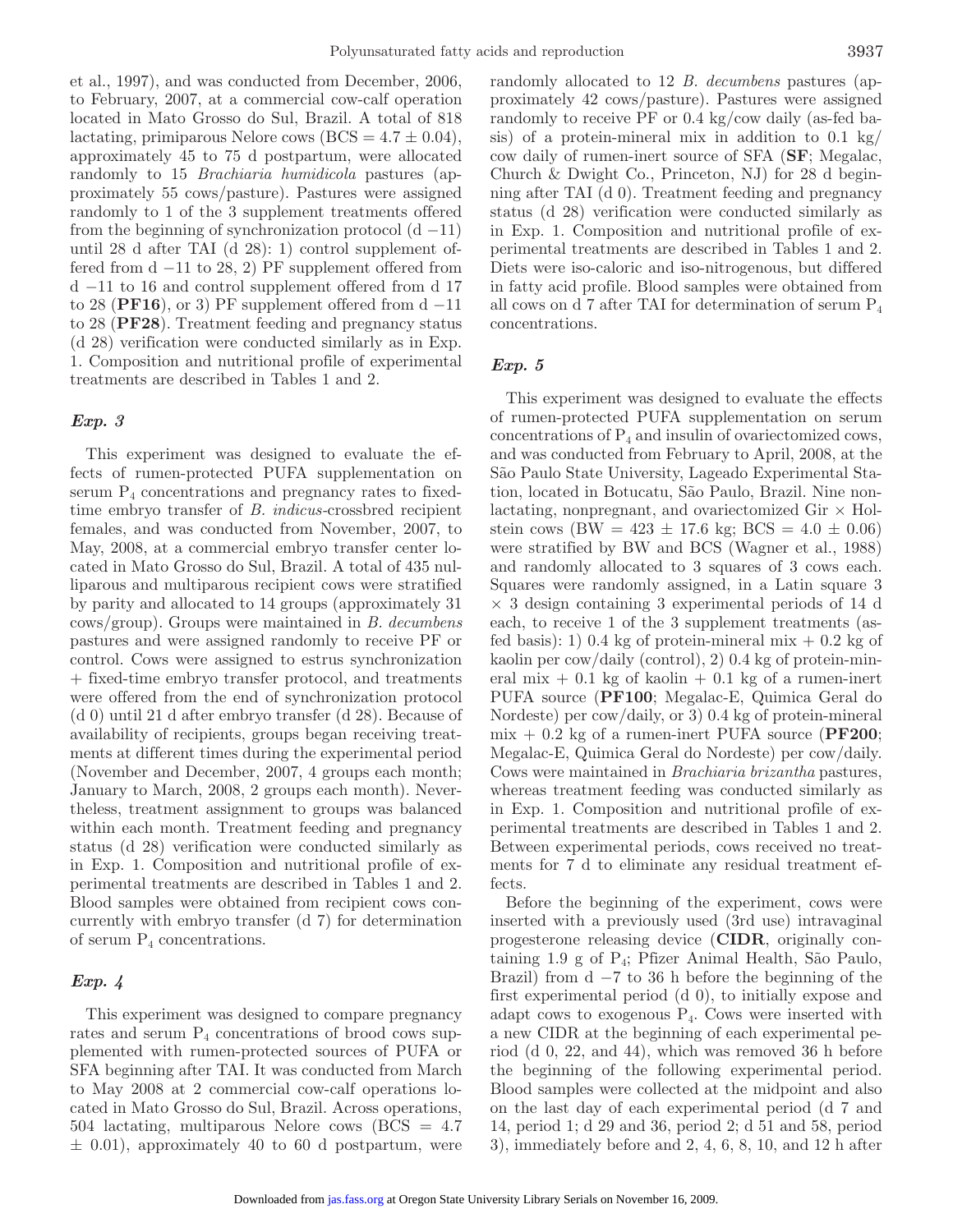treatment feeding, for determination of serum  $P_4$  and insulin concentrations.

## *Estrus Synchronization and Breeding Procedures*

During Exp. 1, 2, and 4, cows received a treatment of estradiol benzoate (2 mg of Estrogin; Farmavet, São Paulo, Brazil) and a CIDR insert on d  $-11$ , PGF<sub>2 $\alpha$ </sub> treatment (12.5 mg of Lutalyse; Pfizer Animal Health) on d −4, estradiol cypionate treatment (0.5 mg of **ECP**; Pfizer Animal Health) in addition to CIDR and calf removal on d −2, followed by TAI and calf return on d 0. Within each experiment, all cows were inseminated with semen from the same bull, whereas AI technicians were equally distributed among groups and treatments, to account for potential bull and technician effects.

During Exp. 3, recipient cows received a synchronization protocol similar to that described previously, but instead of calf removal, cows received a 400 IU treatment of eCG (Novormon, Schering-Plough Co., São Paulo, Brazil) on d −2. Transrectal ultrasonography examinations were performed in all recipient cows immediately before embryo transfer (d 7) to verify presence of a corpus luteum. Only cows detected with a visible corpus luteum were sampled for blood and assigned to embryo transfer. All embryos were fresh, originated from in vitro fertilization procedures, and were obtained from a private company (Embyo Sul, Mato Grosso do Sul, Brazil).

During Exp. 1, 2, and 4, BCS was assessed by the same veterinarian on the first day of the estrus synchronization protocol  $(d - 11)$ , according to the procedures described by Wagner et al. (1988).

## *Blood Analyses*

For all experiments, blood was collected via coccygeal vein or artery into commercial blood collection tubes (Vacutainer, 10 mL; Becton Dickinson, Franklin Lakes, NJ), placed on ice immediately, maintained at 4°C for 24 h, and centrifuged at  $3,000 \times g$  for 10 min at room temperature for serum collection; serum was stored at  $-20^{\circ}$ C until further processing. Concentrations of P<sub>4</sub> and insulin were determined using Coat-A-Count solid phase 125I RIA kits (DPC Diagnostic Products Inc., Los Angeles, CA) that were previously validated for bovine samples (Moriel et al., 2008). Samples were analyzed after all experiments were concluded. The intra- and interassay CV were, respectively, 3.7 and  $9.7\%$  for  $P_4$ , and 5.0 and 7.9% for insulin. The minimum detectable concentrations were 0.1 ng/mL of  $P_4$  and 0.05  $\mu$ IU/mL of insulin.

## *Statistical Analyses*

Pregnancy rates were analyzed using the GLIMMIX procedure (SAS Inst. Inc., Cary, NC) with a binomial

distribution and logit link function. For Exp. 1 and 4, the model statement contained the effects of treatment, ranch, and the interaction. Data were analyzed using  $\text{pasture}(\text{rand } \times \text{treatment})$  as the random variable and error term for the tests of fixed effects. For Exp. 2, the model statement contained the effects of treatment, and data were analyzed using pasture(treatment) as the random variable and error term for the tests of fixed effects. For Exp. 3, the model statement contained the effects of treatment, parity, and the interaction, whereas group(treatment) and month of embryo transfer were the random variables and error terms for the test of treatment effects.

Blood measurements were analyzed with the MIXED procedure of SAS and Satterthwaite approximation to determine the denominator df for the tests of fixed effects. For Exp. 3, the model statement contained the effects of treatment, parity, and the interaction, whereas group(treatment) and month of embryo transfer were the random variables and error terms for the test of treatment effects. For Exp. 4, the model statement contained the effects of treatment, ranch and the interaction, and data were analyzed using pasture(ranch  $\times$  treatment) as the random variable and error term for the tests of fixed effects. For Exp. 5, the model statement contained the effects of treatment, day, time(day), square, and the appropriate interactions. Data were analyzed using cow(square) and period as random variables. The specified term for the repeated statement was time and the covariance structure utilized was compound symmetry, which provided the best fit for these analyses according to the Akaike information criterion. Further, insulin and  $P_4$  values were tested for normality with the Shapiro-Wilk test from the UNIVARIATE procedure of SAS, and results indicated that all data were distributed normally (W  $\geq$  0.90). For comparison of P<sub>4</sub> concentrations in cows with mean insulin above or below the median during the sampling period, data were analyzed with the UNIVARIATE procedure of SAS for median determination and the MIXED procedure of SAS to determine insulin effects on  $P_4$  concentrations. This model statement contained the effects of insulin (above or below median), time, and the interaction. Data were analyzed using cow(period) and period as random variables. The specified term for the repeated statement was time, and the covariance structure utilized was compound symmetry according to the Akaike information criterion.

For all analysis, significance was set at  $P \leq 0.05$  and tendencies were determined if  $P > 0.05$  and  $\leq 0.10$ . Pregnancy rates are reported as means, whereas blood measures are reported as least squares means. Results were separated using LSD (Exp. 1, 3, and 4), PDIFF (Exp. 5), or single-df orthogonal contrasts (Exp. 2; control vs. PF16 and PF28, PF16 vs. PF28, and PF16 vs. control). Results are reported according to treatment effects if no interactions were significant or according to the highest order interaction detected.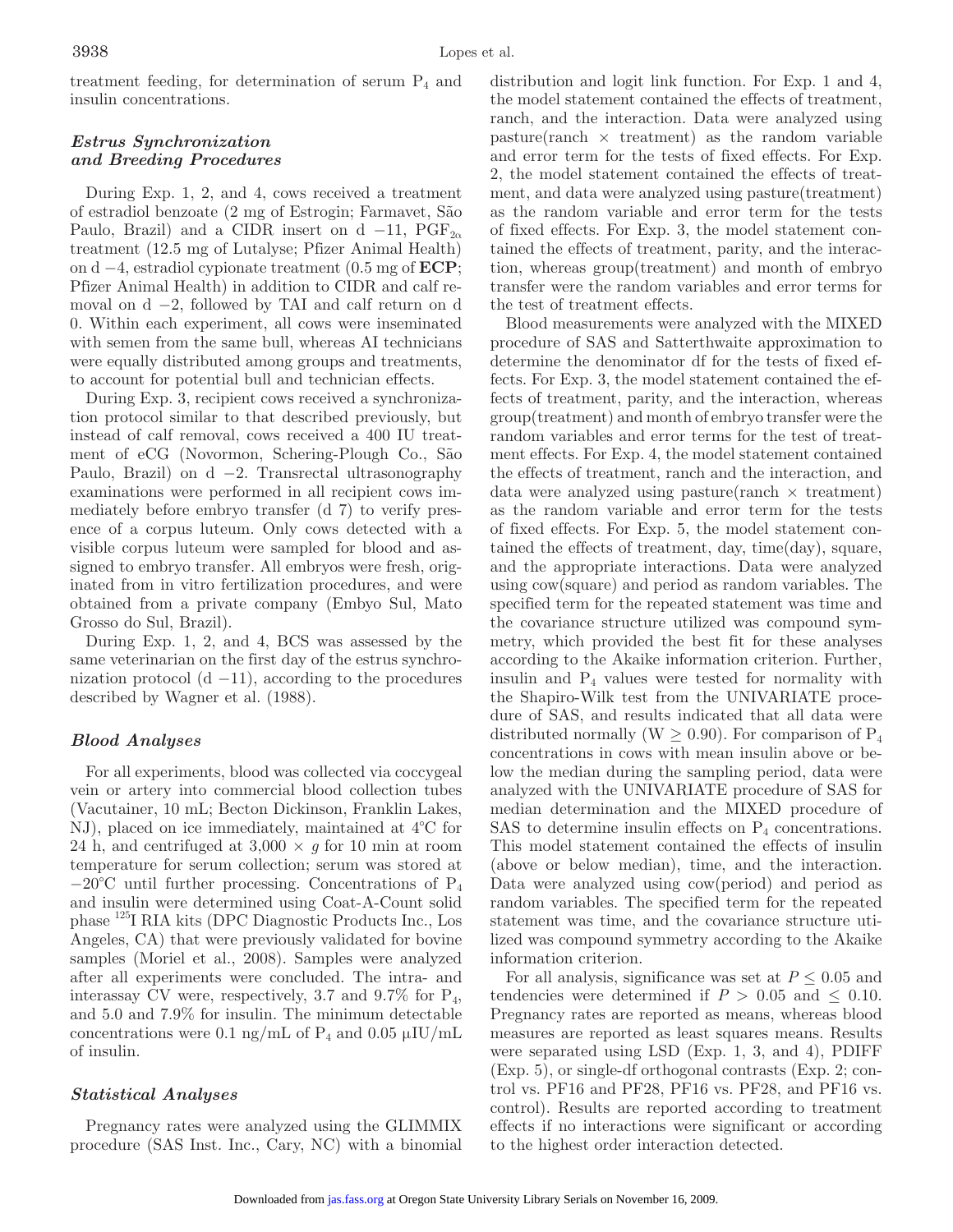**Table 3.** Pregnancy rates (pregnant cows/total cows) of beef cows supplemented or not with a rumen-inert PUFA

| <b>Item</b> | Pregnancy rate, $\%$ | $P$ -value |
|-------------|----------------------|------------|
| Exp. $1^2$  |                      |            |
| Control     | 39.6(182/459)        | 0.04       |
| PF          | 51.2(231/451)        |            |
| Exp. $2^3$  |                      |            |
| Control     | $31.3~(82/262)^{a}$  | 0.05       |
| <b>PF16</b> | $35.8~(108/302)^{a}$ |            |
| <b>PF28</b> | 42.9 $(109/254)^{b}$ |            |
| Exp. $3^4$  |                      |            |
| Control     | 37.7(78/207)         | 0.07       |
| PF          | 49.6 $(113/228)$     |            |
| Exp. $4^5$  |                      |            |
| <b>SF</b>   | 35.5(85/239)         | 0.02       |
| PF          | 47.9(127/265)        |            |

<sup>a,b</sup>Values with different superscripts differ  $(P < 0.05)$ .

1 Pregnancy rates are reported as least squares means. Values in parentheses represent number of pregnant cows/total cows.

2 Cows offered 0.4 kg daily of a protein-mineral mix, in addition to 0.1 kg daily of a rumen-inert PUFA source (PF; Megalac-E, Quimica Geral do Nordeste, Rio de Janeiro, Brazil) or kaolin (rumen-inert indigestible substance; control), from the beginning of synchronization protocol  $(d -11)$  to 28 d after timed-AI  $(d 28)$ .

 ${}^{3}$ Control = cows offered 0.4 kg daily of a protein-mineral mix in addition to 0.1 kg daily of kaolin from the beginning of synchronization protocol (d −11) to 28 d after timed-AI (d 28);  $PF28 = \text{cows offered}$ PF from the beginning of synchronization protocol (d −11) to 28 d after timed-AI (d 28);  $\overline{PF16} = \text{cows offered PF from d} -11$  to 16 and control from d 17 to 28 relative to timed-AI.

4 Cows offered PF or control from the end of synchronization protocol (d 0) until d 28 (21 d after embryo transfer).

<sup>5</sup>Cows offered PF or 0.4 kg daily of a protein-mineral mix in addition to 0.1 kg daily of a rumen-inert SFA (SF; Megalac, Church & Dwight Co. Inc., Princeton, NJ) source for 28 d beginning after AI.

For the experiments containing individual BCS data, these values were initially tested as a covariate for pregnancy and  $P_4$  analysis, but no significance or tendencies were detected  $(P > 0.10)$ ; therefore, BCS was removed from all models.

#### **RESULTS**

### *Exp. 1*

Cows supplemented with PF from the beginning of the estrus synchronization protocol until 28 d after TAI had greater  $(P = 0.04)$  pregnancy rates compared with control cows (51.2 vs. 39.6% pregnant cows/total cows, respectively; Table 3).

#### *Exp. 2*

A treatment effect was detected  $(P = 0.05;$  Table 3) on pregnancy rates. Cows receiving PF28 had greater  $(P = 0.02)$  pregnancy rates to TAI compared with control cows (42.9 vs. 31.3% pregnant cows/total cows, respectively) and tended to have greater  $(P = 0.10)$  pregnancy rates to TAI compared with PF16 cows (35.8% of pregnant cows/total cows in PUFA16). Further, cows

**Table 4.** Serum progesterone concentrations (ng/mL) of beef cows supplemented or not with rumen-inert PUFA

| Item         | Progesterone        | SE    | $P$ -value |
|--------------|---------------------|-------|------------|
| Exp. $3^1$   |                     |       |            |
| Control      | 3.43                | 0.396 | 0.76       |
| PUFA         | 3.48                | 0.395 |            |
| Exp. $4^2$   |                     |       |            |
| <b>SF</b>    | 2.91                | 0.299 | 0.86       |
| PF           | 2.84                | 0.295 |            |
| Exp. $5^3$   |                     |       |            |
| Control      | $1.66^{\mathrm{a}}$ | 0.142 | 0.03       |
| <b>PF100</b> | 1.81 <sup>b</sup>   | 0.142 |            |
| <b>PF200</b> | 1.68 <sup>a</sup>   | 0.142 |            |
|              |                     |       |            |

<sup>a,b</sup>Values with different superscripts differ  $(P < 0.05)$ .

1 Cows offered 0.4 kg daily of a protein-mineral mix containing in addition to 0.1 kg daily of a rumen-inert PUFA source (PF; Megalac-E, Quimica Geral do Nordeste, Rio de Janeiro, Brazil) or kaolin (rumeninert indigestible substance; control), from the end of synchronization protocol (d 0) until d 28 (21 d after embryo transfer).

<sup>2</sup> Cows offered PF or 0.4 kg daily of a protein-mineral mix in addition to 0.1 kg daily of a rumen-inert SFA (SF; Megalac, Church & Dwight Co. Inc., Princeton, NJ) source for 28 d beginning after timed-AI.

<sup>3</sup>Control = cows offered 0.4 kg/d of a protein-mineral mix + 0.2 kg/d of kaolin; PF100 = cows offered 0.4 kg/d of protein-mineral  $\text{mix} + 0.1 \text{ kg/d of } \text{koolin} + 0.1 \text{ kg/d of } \text{rumen-inert } P \text{UFA}$  source (Megalac-E);  $PF200 = \text{cows offered } 0.4 \text{ kg/d of a protein-mineral mix}$  $+ 0.2$  kg/d of rumen-inert PUFA source.

receiving PUFA supplementation (39.0% of pregnant cows/total cows in PF16 combined with PF28) had greater  $(P = 0.04; \text{ data not shown})$  pregnancy rates compared with control cows. However, no differences were detected for pregnancy rates between PF16 and control cows  $(P = 0.28)$ .

## *Exp. 3*

No effects of parity or treatment  $\times$  parity interactions were detected  $(P > 0.10)$  for pregnancy and  $P_4$  analysis; therefore, the variable parity and the interaction were removed from both models. Recipient cows supplemented with PF for 28 d beginning after the end of the synchronization protocol tended to have greater (*P*  $= 0.07$ ; Table 3) pregnancy rates to fixed-time embryo transfer compared with control cohorts (49.6 vs. 37.7% pregnant cows/total cows, respectively). No treatment effects were detected for  $P_4$  concentrations ( $P = 0.76$ ; Table 4) on the day of embryo transfer (3.43 vs. 3.48 ng/mL for control and PF cows;  $SEM = 0.396$ .

## *Exp. 4*

Cows supplemented with PF for 28 d beginning after TAI had greater  $(P = 0.02)$  pregnancy rates compared with SF cohorts (47.9 vs. 35.5% pregnant cows/total cows, respectively). No treatment effects were detected  $(P = 0.86;$  Table 4) for  $P_4$  concentrations  $(2.91 \text{ vs. } 2.84)$ ng/mL of  $P_4$  for SF and PF-supplemented cows, respectively;  $SEM = 0.30$ ).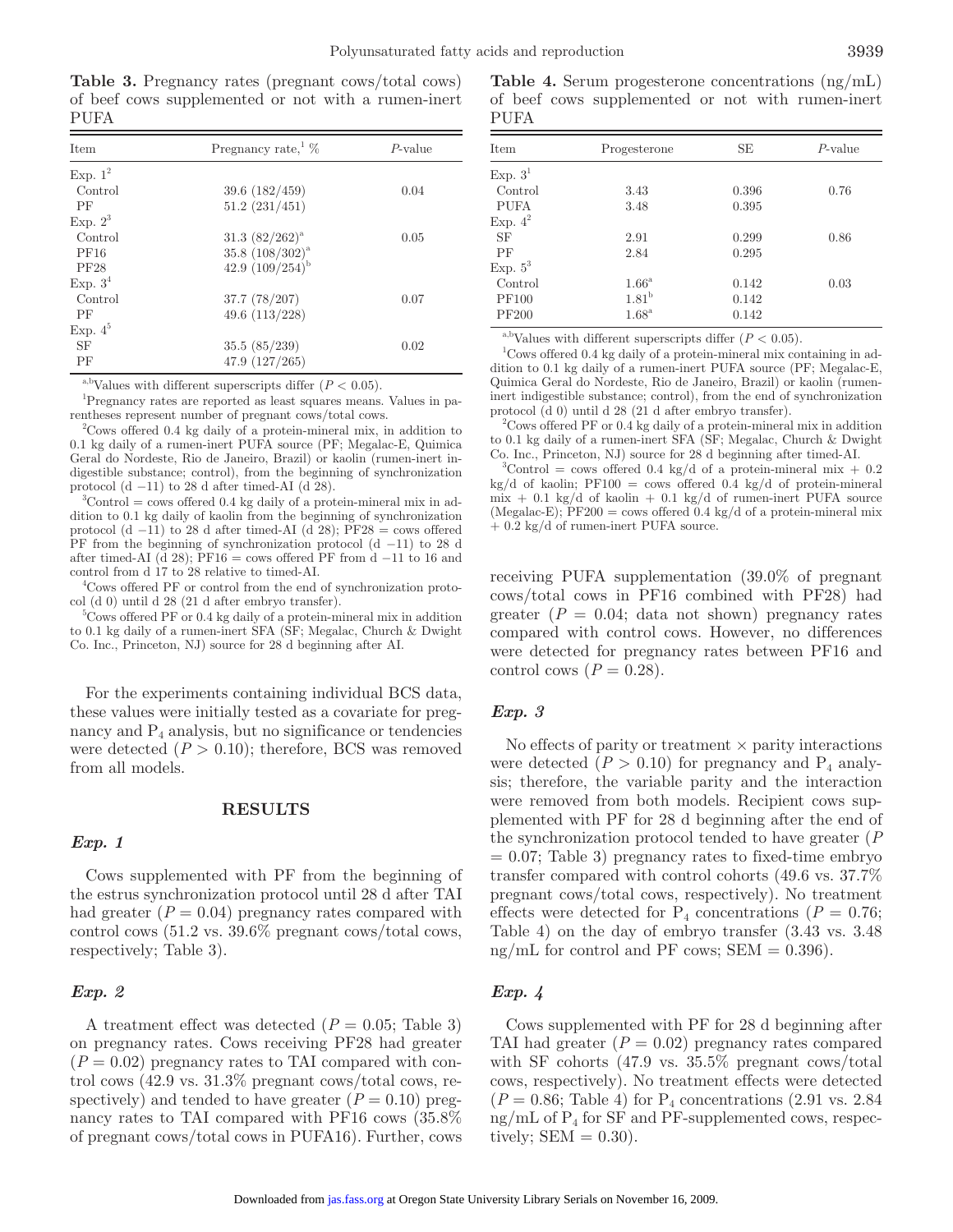

**Figure 1.** Serum progesterone concentrations (ng/mL) in cows allotted to groups in which mean serum insulin concentrations  $(\mu I U)$ mL) were greater  $(n = 26)$  or less  $(n = 26)$  than the median concentration  $(2.5 \mu I U/mL)$  during the sampling period. A treatment effect was detected ( $P < 0.01$ ). Cows with mean insulin  $\geq 2.5 \mu$ IU/mL had greater mean concentration of progesterone during the sampling period compared with cows with mean insulin concentrations  $\langle 2.5 \mu I U \rangle$ mL  $(1.89 \text{ vs. } 1.57 \text{ ng/mL},$  respectively; SEM = 0.098).

#### *Exp. 5*

A treatment effect was detected  $(P = 0.03;$  Table 4) for  $P_4$  analysis. Cows supplemented with PF100 had greater mean  $P_4$  concentrations compared with control (*P* = 0.01) and PF200 (*P* = 0.03) cows (1.81, 1.65, and 1.67 ng/mL, respectively; SEM = 0.14). No treatment effects were detected  $(P = 0.46)$  for insulin concentrations (2.74, 2.93, and 2.74  $\mu$ IU/mL for control, PF100, and PF200 cows; SEM =  $0.66$ ). When P<sub>4</sub> and insulin were analyzed across treatments, days, and periods, cows having mean insulin concentrations equal or greater than the median  $(2.5 \mu I U/mL)$  during the collection period had greater  $(P < 0.01)$  mean  $P_4$  concentrations compared with cows with mean insulin  $\langle 2.5 \mu \text{IU/mL} \rangle$  $(1.89 \text{ vs. } 1.57 \text{ ng/mL of } P_4$ ; SEM = 0.089; Figure 1).

### **DISCUSSION**

Feeding rumen-protected PUFA to brood cows had beneficial effects on pregnancy rates in all experiments conducted herein, supporting previous reports indicating beneficial effects of PUFA supplementation on reproductive performance of beef cows (Williams and Stanko, 2000; Funston, 2004; Hess et al., 2008). Addition of rumen-protected PUFA to protein-mineral supplements in Exp. 1, 2, and 3 increased pregnancy rates to TAI or to embryo transfer. However, these experiments did not contain a control group offered isocaloric supplements, and the beneficial effects detected for PUFA supplementation cannot be distinguished between the additional energy intake of supplemented cows, or to direct effects of PUFA on cattle reproductive function. The extra energy provided by 0.1 kg of the rumen-inert PUFA source accounted for only 2.8% of the daily TDN requirement of cows utilized in the present experiments (NRC, 1996), which can be considered marginal and insufficient to contribute to the differences detected in pregnancy rates herein. Further, no treatment effects were detected for serum insulin concentrations in Exp. 5, indicating that cows receiving or not 0.1 kg/d of supplemental PUFA likely had similar energy intake, given that circulating concentrations of insulin are typically modulated by rate of energy consumption (Vizcarra et al., 1998).

The results observed in Exp. 4 indicate that PUFA supplementation beginning after TAI increased pregnancy rates in beef cows independent of its contribution to energy intake, given that PUFA cows had greater pregnancy rates to TAI compared with cows supplemented with iso-caloric supplements based on SFA. Results from Exp. 2 also indicate that the beneficial effects of PUFA supplementation on reproductive performance of beef cows can be attributed to its postbreeding effects, more specifically during the period when luteolysis would occur and embryo development would thus be hindered (around d 16 after ovulation in *B. indicus* females; Figueiredo et al., 1997). Mann and Lamming (2001) reported that 85% of serviced cows had a developing embryo within uterine material collected on d 16 after breeding; however, approximately 50% of these cows returned to estrus by d 21 after breeding, indicating that significant embryo losses occur during the expected time of luteolysis. In Exp. 2, pregnancy rates were greater for cows receiving rumeninert PUFA for 28 d after TAI compared with control cohorts and cows receiving rumen-inert PUFA for only 16 d after TAI, whereas pregnancy rates were similar between control and PF16 cows. Furthermore, recipient cows receiving rumen-inert PUFA for 28 d after the end of the synchronization protocol also had increased pregnancy rates to timed-embryo transfer compared with control cohorts, as observed in Exp. 3.

Beneficial effects of postbreeding PUFA supplementation on pregnancy rates can be attributed to modulation of  $\mathrm{PGF}_{2\alpha}$  synthesis and luteolysis (Williams, 1989; Williams and Stanko, 2000; Funston, 2004), enhanced maternal recognition of pregnancy (Wathes et al.,  $2007$ , and also increased circulating  $P<sub>4</sub>$  concentrations. Concentrations of  $P_4$  after breeding are positively associated with pregnancy rates in beef and dairy cattle (Robinson et al., 1989; Stronge et al., 2005; Demetrio et al., 2007). This relationship can be explained by the fact that  $P_4$  prepares the uterine environment for conceptus growth and development, modulates the release of hormones that may regress the corpus luteum and disrupt gestation (Bazer et al., 1998), and thus is required for proper establishment of pregnancy (Spencer and Bazer, 2002). Moreover,  $P_4$  regulates endometrial secretions that are essential for posthatching development (Gray et al., 2001) and also endometrial structural changes that are essential for proper embryo development (Wang et al., 2007). Postbreeding PUFA supplementation can increase circulating  $P_4$  concentrations by increasing circulating cholesterol concentration, which is the major precursor for luteal  $P_4$  synthesis (Grummer and Carroll, 1991; Son et al., 1996), but also by directly allevi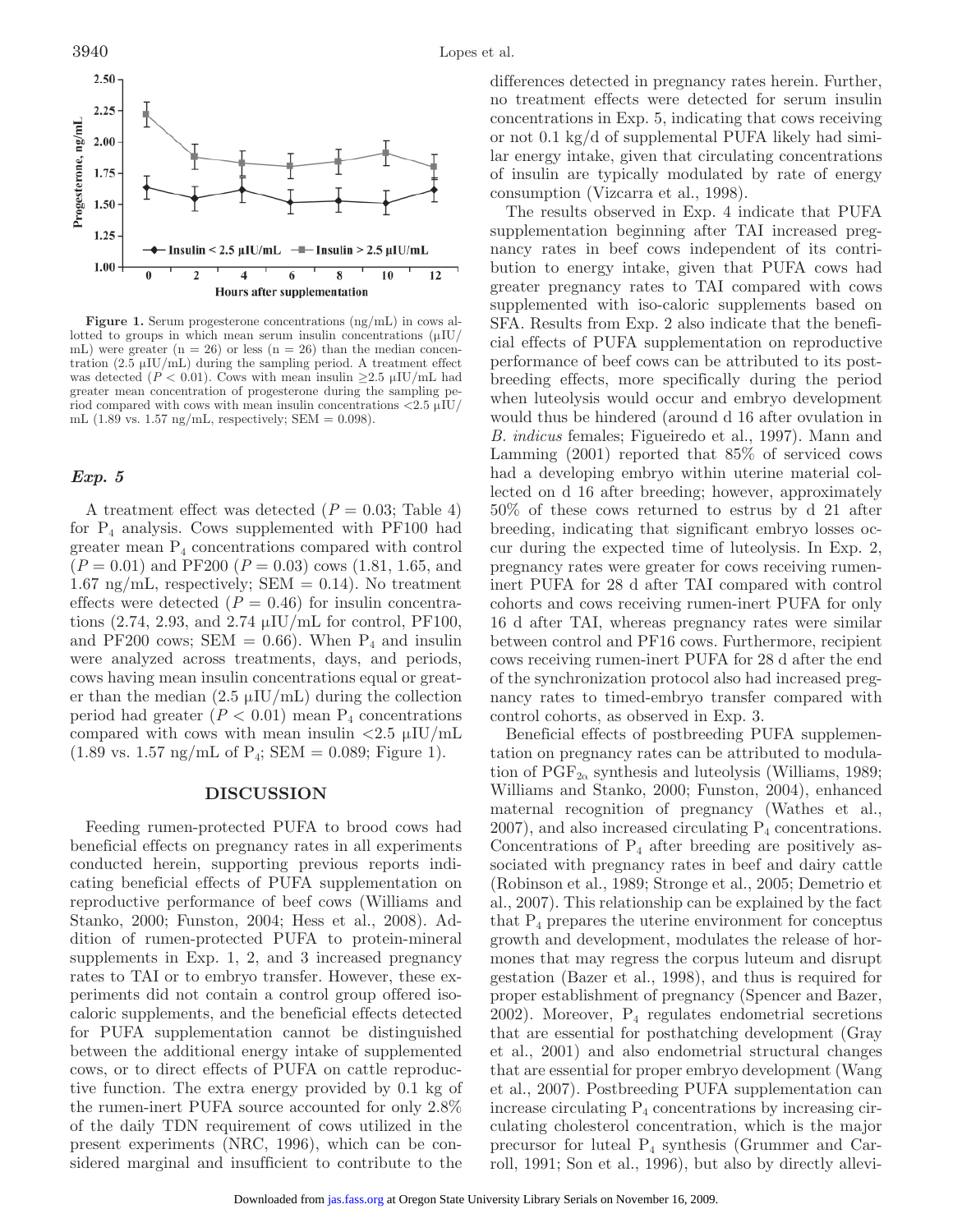ating hepatic steroid metabolism (Hawkins et al., 1995; Sangsritavong et al., 2002). This latter mechanism is supported by the results observed in Exp. 5, indicating that supplementation of rumen-inert PUFA, at 0.1 kg/ cow daily, likely reduced hepatic clearance of serum  $P_4$ , given that cows were nonlactating and ovariectomized. The reasons for similar effects not occurring when cows were supplemented with  $0.2 \text{ kg/d}$  of the same rumeninert PUFA are unknown and warrant further investigation. No treatment effects were detected for  $P_4$  concentrations in Exp. 3 and 4, when blood samples were collected on d 7 after TAI. However, cows from Exp. 3 and 4 were sampled for blood once throughout the day without any specific order in relation to treatment feeding time, whereas cows from Exp. 5 were sampled serially after treatment feeding. Circulating concentrations of  $P_4$  are highly affected by feed intake (Vasconcelos et al., 2003; Cooke et al., 2007), which may explain why similar treatment effects on serum  $P_4$  concentrations were not observed across all experiments. Supporting the results from Exp. 5, Hawkins et al. (1995) reported that beef cows supplemented with rumen-protected fat sources experienced reduced rate of serum  $P_4$  disappearance after ovariectomy compared with cows supplemented with iso-caloric and iso-nitrogenous treatments containing no supplemental fat. Sangsritavong et al. (2002) reported that incubation of liver slices with  $P_4$  in the presence of linoleic acid increased  $P_4$  half-life in the media culture. Sangsritavong et al. (2002) also reported that hepatic clearance of  $P_4$  was reduced in nonlactating dairy cows infused with an emulsion of soybean oil, and concluded that specific fatty acid supplementation can increase circulating  $P_4$  concentrations by directly inhibiting liver steroid metabolism.

Supplementation with PUFA may also influence uterine synthesis of  $\mathrm{PGF}_{2\alpha}$  (Lucy et al., 1991; Mattos et al., 2002) and consequently affect corpus luteum lifespan, circulating  $P_4$  concentrations, and maintenance of the pregnancy. Elevated concentrations of  $PGF_{2\alpha}$  after breeding promote luteolysis and also have direct embryotoxic effects (Inskeep, 2004). Linoleic acid can be desaturated and elongated to arachadonic acid, and thus serve as a precursor for  $\text{PGF}_{2\alpha}$  synthesis. However, previous reports indicate that linoleic acid can hinder  $\mathrm{PGF}_{2\alpha}$  synthesis by competitive inhibition of the enzymes  $\Delta^6$ -desaturase and cyclooxygenase (Staples et al., 1998; Cheng et al., 2001). Still, others have reported that supplementation with linoleic acid sources after breeding increased circulating concentrations of  $PGF_{2\alpha}$ metabolite and reduced pregnancy rates in beef cows (Filley et al., 2000; Grant et al., 2005). Supplementation with linolenic acid, on the other hand, inhibits synthesis of  $\mathrm{PGF}_{2\alpha}$  and reduces pregnancy losses in cattle (Pace-Asciak and Wolfe, 1968; Thatcher et al., 1994; Ambrose et al., 2006). Linolenic acid is a precursor of eicosapentaenoic and docosahexaenoic acids, which have been shown to inhibit cyclooxygenase activity and consequently  $\mathrm{PGF}_{2\alpha}$  synthesis in the endometrium, delaying luteolysis, and thus improving pregnancy rates

in dairy cows (Burke et al., 1997; Thatcher et al., 1997; Mattos et al., 2000). The rumen-inert PUFA source offered to cattle in the present study contained linoleic and linolenic acids in significant amounts. According to the CPM-Dairy model (Cornell-Penn-Miner Dairy, version 3.08.01; University of Pennsylvania, Kennett Square; Cornell University, Ithaca, NY; and William H. Miner Agricultural Research Institute, Chazy, NY), the PF treatment provided 12.91  $g/d$  of linoleic and 0.83  $g/d$ of linolenic acid that were absorbable by the duodenum of treated cows, whereas the SF treatment provided, respectively, 2.46 and 0.07 g/d of absorbable linoleic and linolenic acid, and the control treatment provided, respectively, 0.24 and 0.01 g/d of absorbable linoleic and linolenic acid. Thatcher and Staples (2000) suggested that the amount and type of fatty acids reaching the target tissues likely influence whether  $\text{PGF}_{2\alpha}$  synthesis is stimulated or inhibited. Thus, it cannot be concluded if cows offered supplemental rumen-inert PUFA experienced greater reproductive performance compared with control or SFA-supplemented cows because of additional supply of linoleic acid, linolenic acid, or both. In addition, it cannot be determined if treatment effects on pregnancy rates were mediated directly by PUFA or via its effects on circulating  $P_4$  concentrations, as detected in Exp. 5.

Previous studies indicated greater circulating insulin concentrations in cattle receiving supplemental PUFA compared with nonsupplemented cohorts (Williams and Stanko, 2000). Elevated insulin concentrations reduce hepatic expression of  $P_4$  catabolic enzymes  $P450$ 2C and P450 3A (Murray, 1991; Lemley et al., 2008), which can further increase circulating  $P_4$  concentrations. However, no treatment effects were detected in Exp. 5 for insulin concentrations, indicating that PUFA supplementation increased serum  $P_4$  concentrations independently of insulin-associated mechanisms. Nevertheless, cows with elevated insulin concentrations during the sampling period concurrently had greater mean  $P_4$  concentrations compared with cows with reduced insulin concentrations, supporting previous data from our research group indicating that peripheral concentrations of insulin potentially modulate hepatic clearance of  $P_4$  (Moriel et al., 2008).

In conclusion, interactions between the corpus luteum, endometrium, and embryo are critical to the successful establishment of pregnancy. Results from these studies indicate that supplementation of rumen-inert PUFA sources to beef females is a strategy to increase pregnancy rates, and these outcomes can be attributed, at least in part, to beneficial postbreeding effects of PUFA on reproductive function. Furthermore, ovariectomized cows supplemented with exogenous  $P_4$  and offered 100 g of a rumen-inert PUFA source experienced greater serum  $P_4$  concentrations compared with cohorts not offered supplemental fat, and this outcome is likely due to reduced hepatic  $P_4$  metabolism in PUFA-supplemented cows. Therefore, PUFA supplementation may increase reproductive performance of beef cows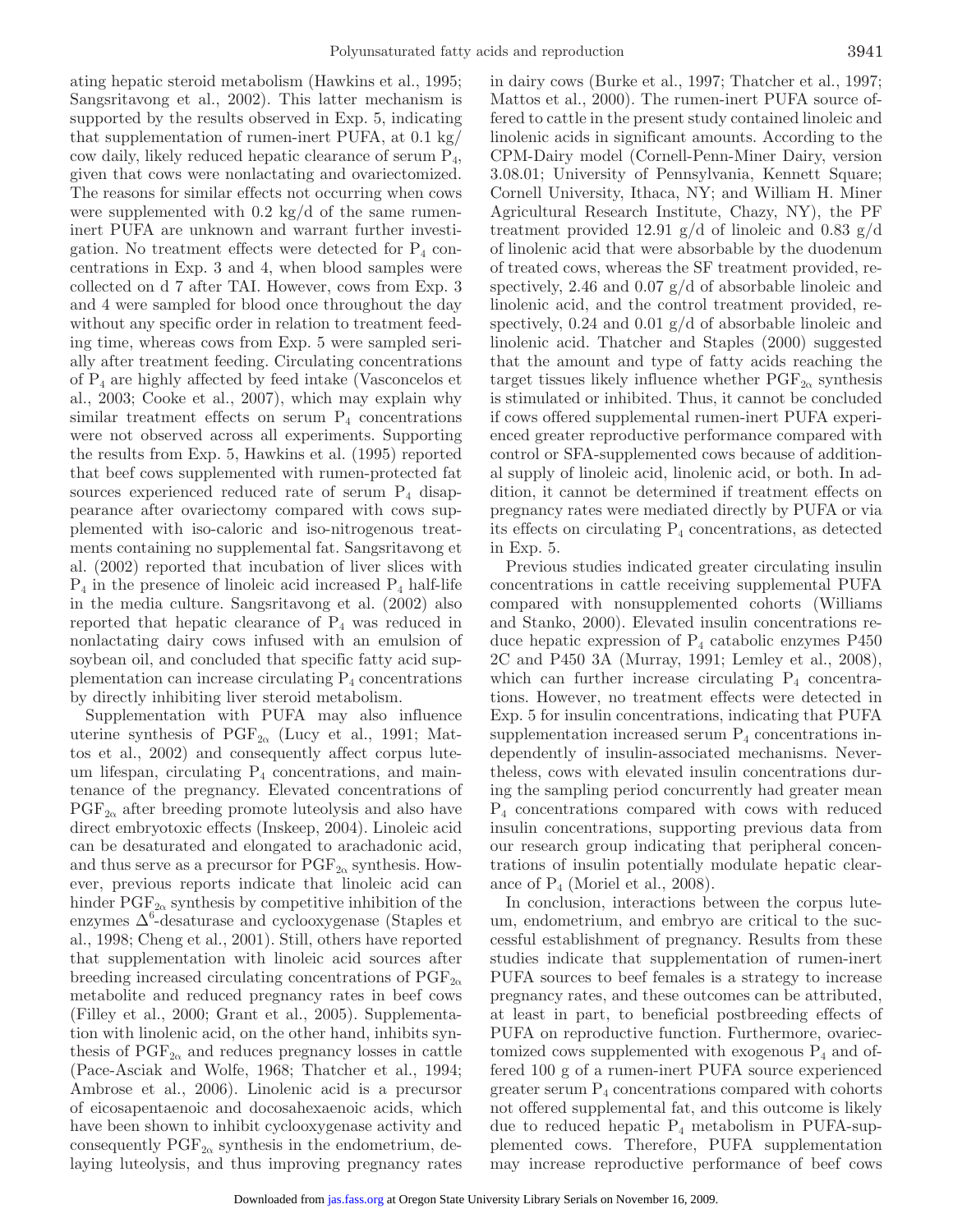by directly improving uterine environment and embryo development, perhaps by increasing circulating concentrations of  $P_4$ .

### **LITERATURE CITED**

- Ambrose, D. J., J. P. Kastelic, R. Corbett, P. A. Pitney, H. V. Petit, J. A. Small, and P. Zalkovic. 2006. Lower pregnancy losses in lactating dairy cows fed a diet enriched in α-linolenic acid. J. Dairy Sci. 89:3066–3074.
- Bazer, F. W., T. E. Spencer, and T. L. Ott. 1998. Endocrinology of the transition from recurring estrous cycles to establishment of pregnancy in subprimate mammals. Pages 1–34 in The Endocrinology of Pregnancy. F. W. Bazer, ed. Humana Press Inc., Totowa, NJ.
- Burke, J. M., C. R. Staples, C. A. Risco, R. L. De La Sota, and W. W. Thatcher. 1997. Effects of feeding a ruminant grade Menhaden fish meal on reproductive and productive performance of lactating dairy cows. J. Dairy Sci. 80:3386–3398.
- Cheng, Z., R. S. Robinson, P. G. A. Pushpakumara, R. J. Mansbridge, and D. C. Wathes. 2001. Effect of dietary polyunsaturated fatty acids on uterine prostaglandin synthesis in the cow. J. Endocrinol. 171:463–473.
- Cooke, R. F., J. D. Arthington, C. R. Staples, W. W. Thatcher, and G. C. Lamb. 2007. Effects of supplement type on performance, reproductive, and physiological responses of Brahman-crossbred females. J. Anim. Sci. 85:2564–2574.
- Demetrio, D. G. B., R. M. Santos, C. G. B. Demetrio, and J. L. M. Vasconcelos. 2007. Factors affecting conception rates following artificial insemination or embryo transfer in lactating Holstein cows. J. Dairy Sci. 90:5073–5082.
- FASS. 1999. Guide for the Care and Use of Agricultural Animals in Agricultural Research and Teaching. 1st rev. ed. Fed. Anim. Sci. Soc., Savoy, IL.
- Figueiredo, R. A., C. M. Barros, O. L. Pinheiro, and J. M. P. Soler. 1997. Ovarian follicular dynamics in Nelore breed (*Bos indicus*) cattle. Theriogenology 47:1489–1505.
- Filley, S. J., H. A. Turner, and F. Stormshak. 2000. Plasma fatty acids, prostaglandin F2 alpha metabolite, and reproductive response in postpartum heifers fed rumen bypass fat. J. Anim. Sci. 78:139–144.
- Folman, Y., M. Kaim, Z. Herz, and M. Rosenberg. 1990. Comparison of methods for the synchronization of estrous cycles in dairy cows: II. Effects of progesterone and parity on conception. J. Dairy Sci. 73:2817–2825.
- Funston, R. N. 2004. Fat supplementation and reproduction in beef females. J. Anim. Sci. 82:E154–E161.
- Grant, M. H. J., B. M. Alexander, B. W. Hess, J. D. Bottger, D. L. Hixon, E. A. Van Kirk, T. M. Nett, and G. E. Moss. 2005. Dietary supplementation with safflower seeds differing in fatty acid composition differentially influences serum concentrations of prostaglandin F metabolite in postpartum beef cows. Reprod. Nutr. Dev. 45:721–727.
- Gray, C. A., K. M. Taylor, W. S. Ramsey, J. R. Hill, F. W. Bazer, F. F. Bartol, and T. E. Spencer. 2001. Endometrial glands are required for preimplantation conceptus elongation and survival. Biol. Reprod. 64:1608–1613.
- Grummer, R. R., and D. J. Carroll. 1991. Effects of dietary fat on metabolic disorders and reproductive performance of dairy cattle. J. Anim. Sci. 69:3838–3852.
- Hawkins, D. E., K. D. Niswender, G. M. Oss, C. L. Moeller, K. G. Odde, H. R. Sawyer, and G. D. Niswender. 1995. An increase in serum lipids increases luteal lipid content and alters the disappearance rate of progesterone in cows. J. Anim. Sci. 73:541–545.
- Hess, B. W., G. E. Moss, and D. C. Rule. 2008. A decade of developments in the area of fat supplementation research with beef cattle and sheep. J. Anim. Sci. 86:E188–E204.
- Inskeep, E. K. 2004. Preovulatory, postovulatory, and postmaternal recognition effects of concentrations of progesterone on embryonic survival in the cow. J. Anim. Sci. 82:E24–E39.
- Lemley, C. O., S. T. Butler, W. R. Butler, and M. E. Wilson. 2008. Short communication: Insulin alters hepatic progesterone catabolic enzymes cytochrome P450 2C and 3A in dairy cows. J. Dairy Sci. 91:641–645.
- Lucy, M. C., C. R. Staples, F. M. Michel, W. W. Thatcher, and D. J. Bolt. 1991. Effect of feeding calcium soaps to early postpartum dairy cows on plasma prostaglandin  $F2\alpha$ , luteinizing hormone, and follicular growth. J. Dairy Sci. 74:483–489.
- Mann, G. E., and G. E. Lamming. 2001. Relationship between maternal endocrine environment, early embryo development and inhibition of the luteolytic mechanism in cows. Reproduction 121:175–180.
- Mattos, R., C. R. Staples, and W. W. Thatcher. 2000. Effects of dietary fatty acids on reproduction in ruminants. Rev. Reprod. 5:38–45.
- Mattos, R., C. R. Staples, J. Williams, A. Amorocho, M. A. McGuire, and W. W. Thatcher. 2002. Uterine, ovarian, and production responses of lactating dairy cows to increasing dietary concentrations of menhaden fish meal. J. Dairy Sci. 85:755–764.
- Moriel, P., T. S. Scatena, O. G. Sá Filho, R. F. Cooke, and J. L. M. Vasconcelos. 2008. Concentrations of progesterone and insulin in serum of nonlactating dairy cows in response to carbohydrate source and processing. J. Dairy Sci. 91:4616–4621.
- Murray, M. 1991. Microsomal cytochrome P450-dependent steroid metabolism in male sheep liver. Quantitative importance of 6β-hydroxylation and evidence for the involvement of a P450 from the IIIA subfamily in the pathway. J. Steroid Biochem. Mol. Biol. 38:611–619.
- NRC. 1996. Nutrient Requirements of Beef Cattle. 7th rev. ed. Natl. Acad. Press, Washington, DC.
- Pace-Asciak, C., and L. S. Wolfe. 1968. Inhibition of prostaglandin synthesis by oleic, linoleic and linolenic acids. Biochim. Biophys. Acta 152:784–787.
- Robinson, N. A., K. E. Leslie, and J. S. Walton. 1989. Effect of treatment with progesterone on pregnancy rate and plasma concentrations of progesterone in Holstein cows. J. Dairy Sci. 72:202–207.
- Sangsritavong, S., D. G. Mashek, A. Gumen, J. M. Haughian, R. R. Grummer, and M. C. Wiltbank. 2002. Metabolic clearance rate of progesterone and estradiol-17 β is decreased by fat. J. Anim. Sci. 80(Suppl. 1):142. (Abstr.)
- Son, J., R. J. Grant, and L. L. Larson. 1996. Effects of tallow and escape protein on lactational and reproductive performance of dairy cows. J. Dairy Sci. 79:822–830.
- Spencer, T. E., and F. W. Bazer. 2002. Biology of progesterone action during pregnancy recognition and maintenance of pregnancy. Front. Biosci. 7:1879–1898.
- Staples, C. R., J. M. Burke, and W. W. Thatcher. 1998. Influence of supplemental fats on reproductive tissues and performance of lactating cows. J. Dairy Sci. 81:856–871.
- Stronge, A., J. Sreenan, M. Diskin, J. Mee, D. Kenny, and D. Morris. 2005. Post-insemination milk progesterone concentration and embryo survival in dairy cows. Theriogenology 64:1212–1224.
- Thatcher, W. W., M. Binelli, J. Burke, C. R. Staples, J. D. Ambrose, and S. Coelho. 1997. Antiluteolytic signals between the conceptus and endometrium. Theriogenology 47:131–140.
- Thatcher, W. W., and C. R. Staples. 2000. Effects of dietary fat supplementation on reproduction in lactating dairy cows. Adv. Dairy Technol. 12:213–232.
- Thatcher, W. W., C. R. Staples, G. Danet-Desnoyers, B. Oldick, and E. P. Schmitt. 1994. Embryo health and mortality in sheep and cattle. J. Anim. Sci. 72:16–30.
- Vasconcelos, J. L. M., S. Sangsritavong, S. J. Tsai, and M. C. Wiltbank. 2003. Acute reduction in serum progesterone concentrations after feed intake in dairy cows. Theriogenology 60:795– 807.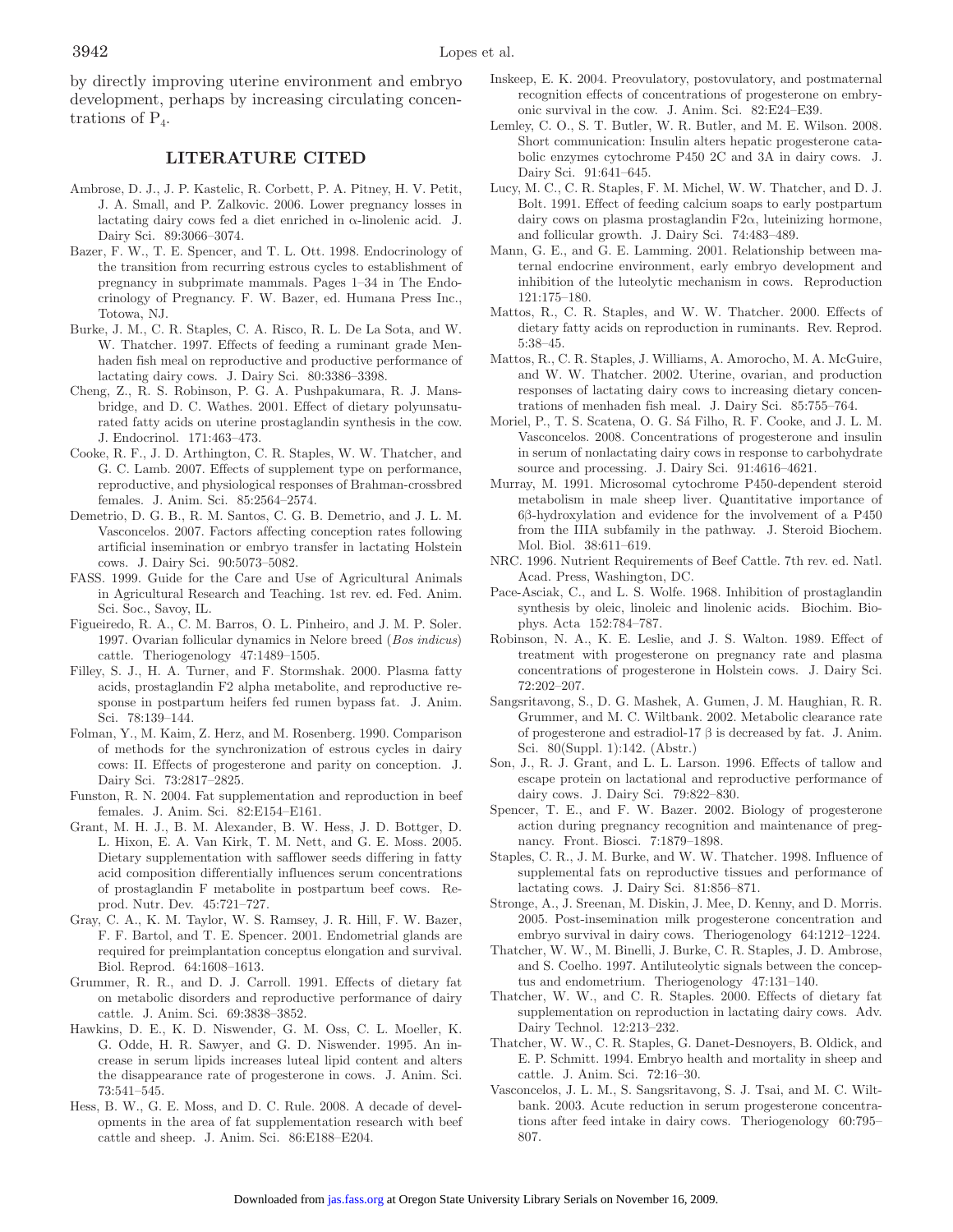- Vizcarra, J. A., R. P. Wettemann, J. C. Spitzer, and D. G. Morrison. 1998. Body condition at parturition and postpartum weight gain influence luteal activity and concentrations of glucose, insulin, and nonesterified fatty acids in plasma of primiparous beef cows. J. Anim. Sci. 76:927–936.
- Wagner, J. J., K. S. Lusby, J. W. Oltjen, J. Rakestraw, R. P. Wettemann, and L. E. Walters. 1988. Carcass composition in mature Hereford cows: Estimation and effect on daily metabolizable energy requirement during winter. J. Anim. Sci. 66:603–612.
- Wang, C. K., R. S. Robinson, A. P. Flint, and G. E. Mann. 2007. Quantitative analysis of changes in endometrial gland morphol-

ogy during the bovine oestrous cycle and their association with progesterone levels. Reproduction 134:365–371.

- Wathes, D. C., D. Robert, E. Abayasekara, and R. J. Aitken. 2007. Polyunsaturated fatty acids in male and female reproduction. Biol. Reprod. 77:190–201.
- Williams, G. L. 1989. Modulation of luteal activity in postpartum beef cows through changes in dietary lipid. J. Anim. Sci. 67:785–793.
- Williams, G. L., and R. L. Stanko. 2000. Dietary fats as reproductive nutraceuticals in beef cattle. J. Anim. Sci. 77:1–12.